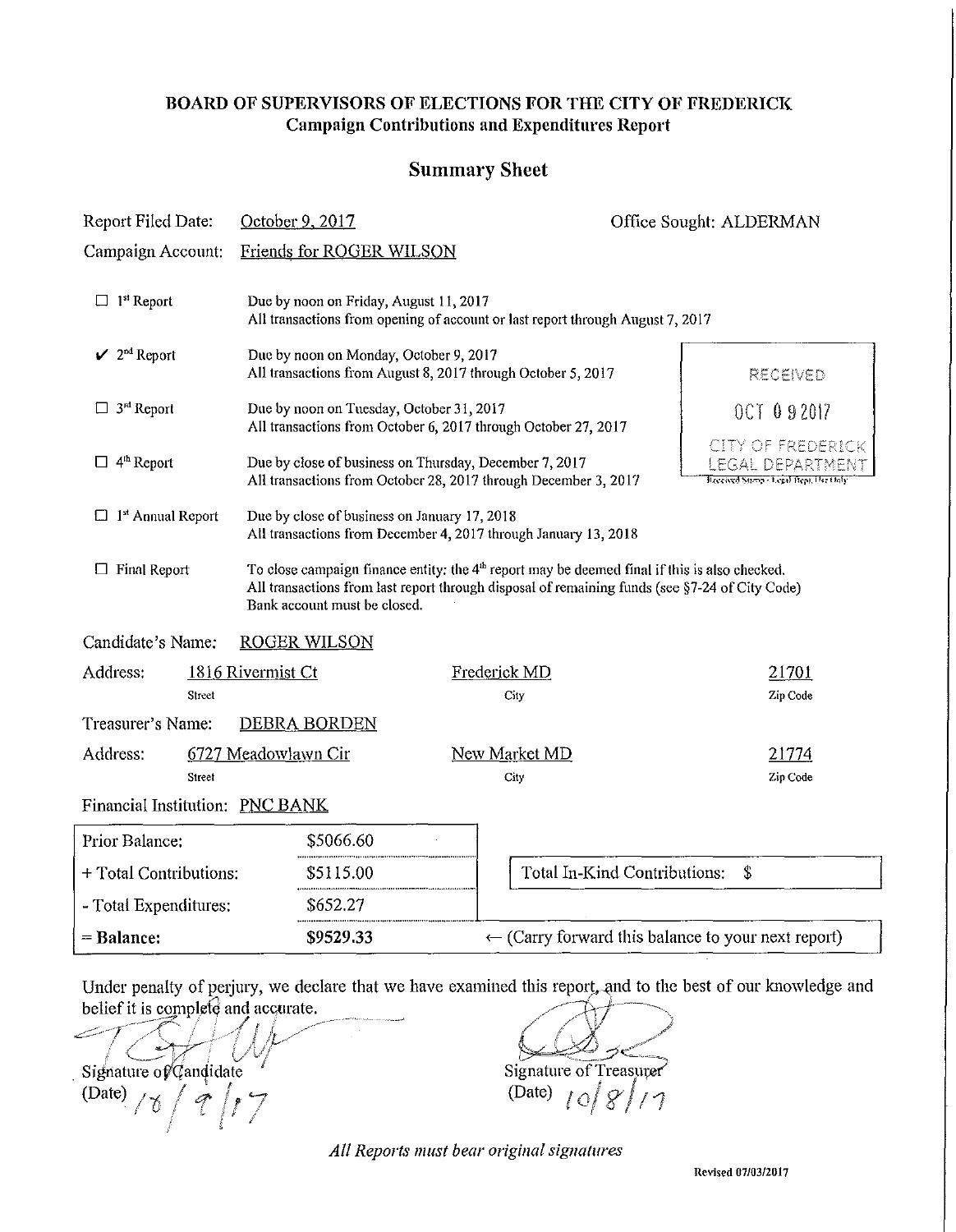Page  $2$  of  $9$ Report Number 2

### **Contributions**

## (Do Not Include In-Kind)

| Campaign Account:<br><b>FRIENDS FOR ROGER WILSON</b> |                                     |                            |  |
|------------------------------------------------------|-------------------------------------|----------------------------|--|
| <b>Date</b>                                          |                                     |                            |  |
| Received                                             | Name and Address of Contributor     | <b>Contribution Amount</b> |  |
|                                                      | Veronica Lowe                       |                            |  |
| 8/12/2017                                            | 105 Moran Ct                        | \$50                       |  |
|                                                      | Frederick, MD 21702                 |                            |  |
|                                                      |                                     |                            |  |
| 8/12/2017                                            | Douglas Browning                    |                            |  |
|                                                      | 8900 Berwick Pl S                   | \$250                      |  |
|                                                      | Ijamsville, MD 21754                |                            |  |
| 8/12/2017                                            | Barbara Rickman                     |                            |  |
|                                                      | 7401 Willow Rd                      | \$75                       |  |
|                                                      | Apt 224                             |                            |  |
|                                                      | Frederick, MD 21702                 |                            |  |
| 8/12/2017                                            | June S Trone<br>David J Trone       |                            |  |
|                                                      | 11417 Skipwith Ln                   | \$1000                     |  |
|                                                      | Potomac MD 20854                    |                            |  |
| 8/14/2017                                            | George I Smith                      |                            |  |
|                                                      | Carolyn G Smith                     | \$50                       |  |
|                                                      | 2514 Angell Ave                     |                            |  |
|                                                      | Frederick MD 21702                  |                            |  |
| 8/15/2017                                            | Marshall A Botkin                   |                            |  |
|                                                      | Sharon W Botkin                     | \$100                      |  |
|                                                      | 7005 Summerfield Dr                 |                            |  |
|                                                      | Frederick MD 21702                  |                            |  |
|                                                      |                                     |                            |  |
|                                                      | <b>Shawn Burns</b>                  |                            |  |
| 8/16/2017                                            | 910 Pontiac Ave                     | \$40                       |  |
|                                                      | Frederick, MD 21701                 |                            |  |
|                                                      | Dedra G. Salitrick                  |                            |  |
| 8/18/2017                                            | John M Salitrick                    | \$100                      |  |
|                                                      | 2509 Mill Race Rd                   |                            |  |
|                                                      | Frederick, MD 21701                 |                            |  |
|                                                      | Rada Moss                           |                            |  |
| 8/20/2017                                            | 1302 Baker PI E                     | \$25                       |  |
|                                                      | Apt 21                              |                            |  |
|                                                      | Frederick, MD 21703                 |                            |  |
|                                                      |                                     |                            |  |
|                                                      | <b>Richard Green</b>                |                            |  |
| 8/21//2017                                           | Dierdre Dunlop-Green                | \$25                       |  |
|                                                      | 122 McClellan Dr                    |                            |  |
|                                                      | Frederick MD 21702                  |                            |  |
|                                                      | Jerry Donald                        | \$60                       |  |
| 8/24/2017                                            | <b>Beverly Donald</b><br>PO Box 235 |                            |  |
|                                                      | Braddock Heights, MD 21714          |                            |  |
|                                                      |                                     |                            |  |
|                                                      | <b>TOTAL THIS PAGE</b>              | \$1775                     |  |
|                                                      |                                     |                            |  |
|                                                      |                                     |                            |  |

 $\hat{\mathcal{L}}$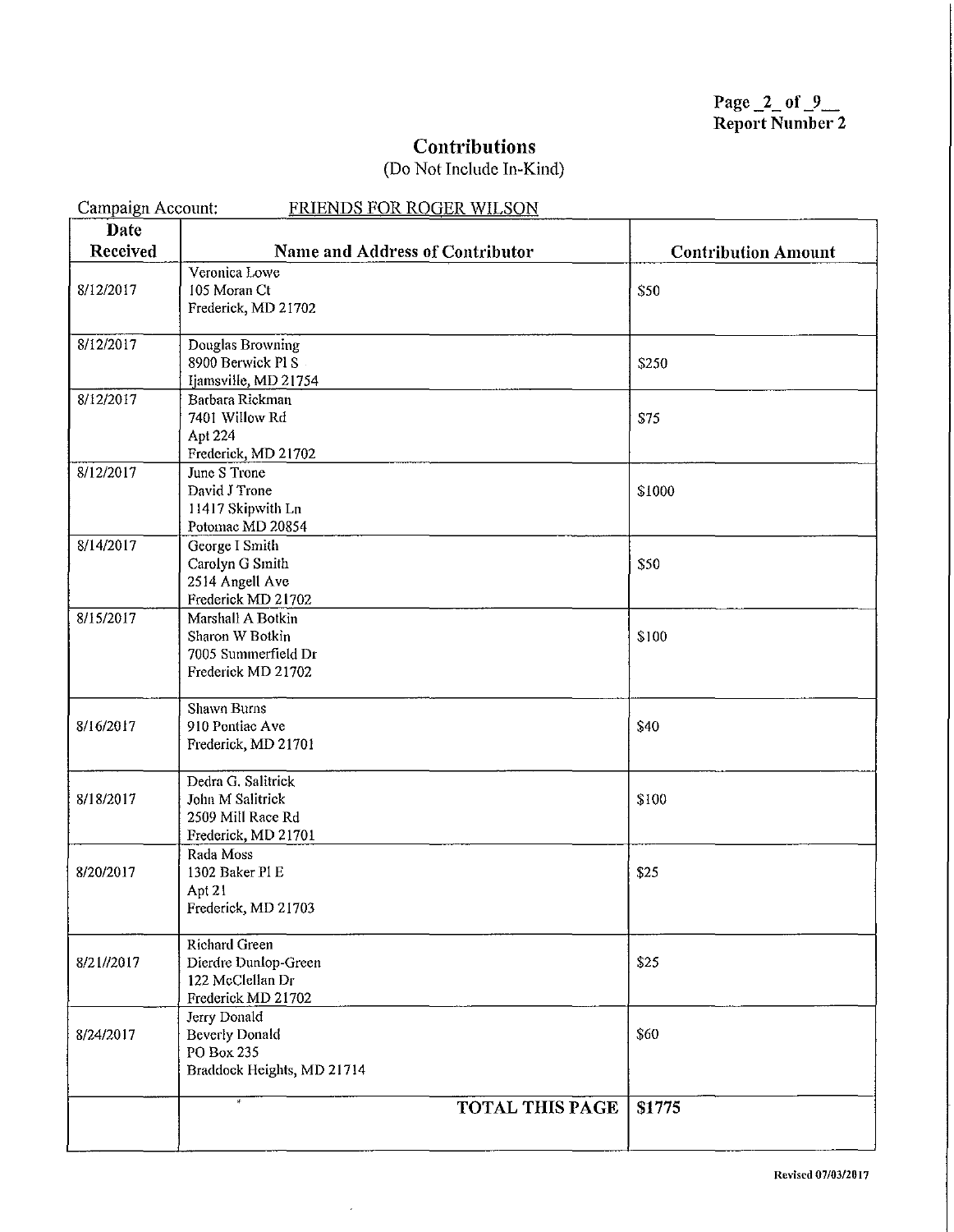|           |                                               | PAGE 3 OF 9            |
|-----------|-----------------------------------------------|------------------------|
|           |                                               | <b>REPORT NUMBER 2</b> |
|           | Phyllis York                                  |                        |
| 8/23/2017 | Lorenzo York                                  | \$100                  |
|           | 2513 Bear Den Rd                              |                        |
|           | Frederick MD 21701<br>M. Groome-Lane          |                        |
| 8/21/2017 | 25 Earth Star Pl                              | \$100                  |
|           | Gaithersburg, MD 20878                        |                        |
| 8/24/2017 | <b>Brian Petrie</b>                           |                        |
|           | 502 Leahy Ct                                  | \$75                   |
|           | Unit D                                        |                        |
|           | Frederick MD 21703                            |                        |
| 8/26/2017 | Clairesse Jackson                             |                        |
|           | 5239 Regal Ct                                 | \$100                  |
|           | Frederick MD 21703                            |                        |
| 8/29/2017 | Felicia Turner                                |                        |
|           | 5699 Pebble Dr                                | \$25                   |
|           | Frederick, MD 21703                           |                        |
|           | Cheryl C Taylor                               |                        |
| 8/29/2017 | PO Box 2054                                   | \$100                  |
|           | Ashburn VA 20146                              |                        |
| 8/27/2017 | Alice B Ford                                  |                        |
|           | 5783 Box Elder Ct                             | \$25                   |
|           | Frederick MD 21703                            |                        |
| 9/1/2017  | Joseph Berman                                 |                        |
|           | 8405 Legg Rd                                  | \$125                  |
|           | Frederick, MD 21704                           |                        |
| 9/3/2017  | Ann McDermott                                 |                        |
|           | 603 Fairview Ave                              | \$50                   |
|           | Frederick, MD 21701<br>John J Golski DDS      |                        |
| 9/8/2017  | Rose Golski                                   | \$40                   |
|           | 9399 Pocono Dr                                |                        |
|           | Frederick MD 21702                            |                        |
|           | Mohammed M Mohiuddin MD                       |                        |
| 9/8/2017  | Sabiha Mohiuddin                              | \$100                  |
|           | 5511 Shookstown Rd                            |                        |
|           | Frederick, MD 21702                           |                        |
| 9/8/2017  | Mohammad A Choudhary                          |                        |
|           | 410 Megan Ct                                  | \$50                   |
|           | Frederick MD 21701                            |                        |
| 9/8/2017  | Sibte A Kazmi MD LLC                          |                        |
|           | 814 Toll House Ave                            | \$100                  |
|           | Frederick, MD 21701                           |                        |
| 9/8/2017  | Shazia L Chohan                               |                        |
|           | 1403 Silverspot Ct                            | \$50                   |
|           | Frederick MD 21703                            |                        |
| 9/8/2017  | Faisal Mahmud Bhinder                         |                        |
|           | Hina F Bhinder                                | \$100                  |
|           | 9323 Bishopgate Dr                            |                        |
|           | Urbana MD 21704                               |                        |
| 9/8/2017  | Gaffar Ali Syed<br>Samiya Muddassir Mohiuddin | \$50                   |
|           | 7527A Old Receiver Rd                         |                        |
|           | Frederick MD 21702                            |                        |
|           | <b>TOTAL THIS PAGE</b>                        | \$1190                 |
|           |                                               |                        |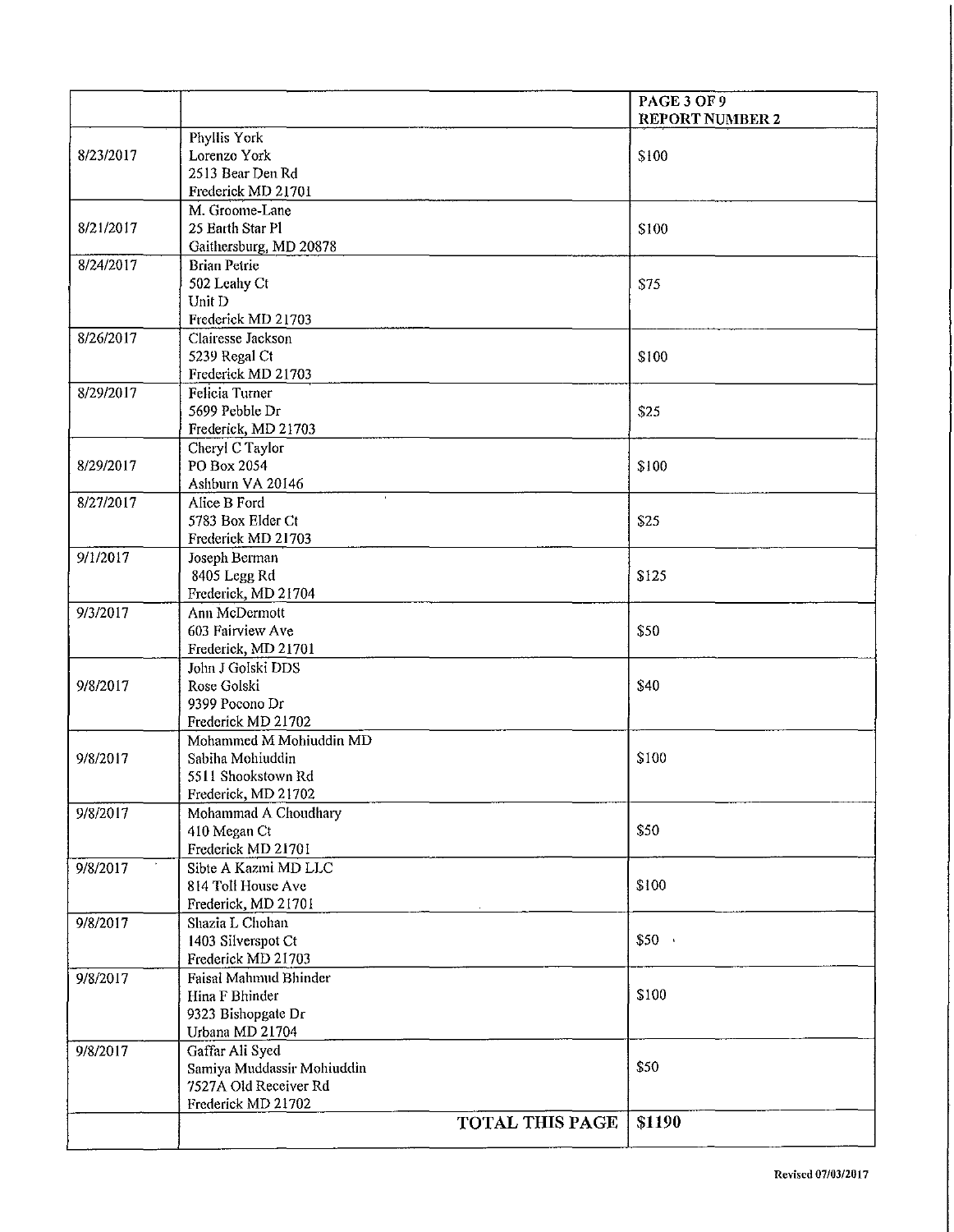|           |                                          | PAGE 4 OF 9            |
|-----------|------------------------------------------|------------------------|
| 9/8/2017  | <b>International Bazaar</b>              | <b>REPORT NUMBER 2</b> |
|           | 4 S McCain Dr                            | \$50                   |
|           | Suite 1                                  |                        |
|           | Frederick MD 21703                       |                        |
| 9/8/2017  | Convenient Mart of Frederick             |                        |
|           | T/A 7-Eleven                             | \$50                   |
|           | 7729 Sundays Ln                          |                        |
|           | Frederick MD 21702                       |                        |
| 9/8/2017  | Syed Wasimul Haque, M.D., P.A.           |                        |
|           | 700 Montclaire Ave                       | \$300                  |
|           | Frederick MD 21701                       |                        |
| 9/15/2017 | Margaret Hindman                         | \$50                   |
|           | 303 College Pl                           |                        |
|           | Frederick MD 21701                       |                        |
| 9/17/2017 | Robert C. Ladner                         |                        |
|           | Jane Ellen Ladner                        | \$100                  |
|           | 3827 Green Valley Rd                     |                        |
| 9/15/2017 | Ijamsville, MD 21754<br>Jerome H. Miller |                        |
|           | 9596 Barberry Ct                         | \$100                  |
|           | Frederick MD 21703                       |                        |
| 9/17/2017 | Karl W. Bickel                           |                        |
|           | 11830 Browningsville Rd                  | \$50                   |
|           | Monrovia, MD 21770                       |                        |
| 9/22/2017 | J. Michael Nash                          |                        |
|           | ATC Market Analysis                      | \$200                  |
|           | 300 Rockwell Terr                        |                        |
|           | Frederick, MD 21701                      |                        |
| 9/29/2017 | Earl H. Robbins, Jr                      |                        |
|           | Olivia F. Robbins                        | \$50                   |
|           | 9921 Ritchie Dr                          |                        |
|           | Ijamsville, MD 21754                     |                        |
| 9/24/2017 | Peter Brehm                              |                        |
|           | 318 W. College Terr                      | \$100                  |
|           | Frederick, MD 21701                      |                        |
| 9/23/2017 | Donald Dearmon                           |                        |
|           | Ann Watson Dearmon                       | \$100                  |
|           | 108 W. College Terr                      |                        |
|           | Frederick, MD 21701<br>William G. Hall   |                        |
| 9/28/2017 |                                          | \$100                  |
|           | Dba Kent Group<br>1063 Dulaney Mill Dr   |                        |
|           | Frederick, MD 21702                      |                        |
| 9/172017  | Mary Wright                              |                        |
|           | 1847 Millstream Dr                       | \$100                  |
|           | Frederick, MD 21702                      |                        |
| 9/23/2017 | David Newman                             |                        |
|           | 1347 Butterfly Ln                        | \$100                  |
|           | Frederick MD 21703                       |                        |
| 9/25/2017 | <b>Barri Hutchins</b>                    |                        |
|           | 19227 Sharon Dr                          | \$25                   |
|           | Hagerstown, MD 21742                     |                        |
|           | TOTAL THIS PAGE                          | \$1475                 |
|           |                                          |                        |

 $\epsilon$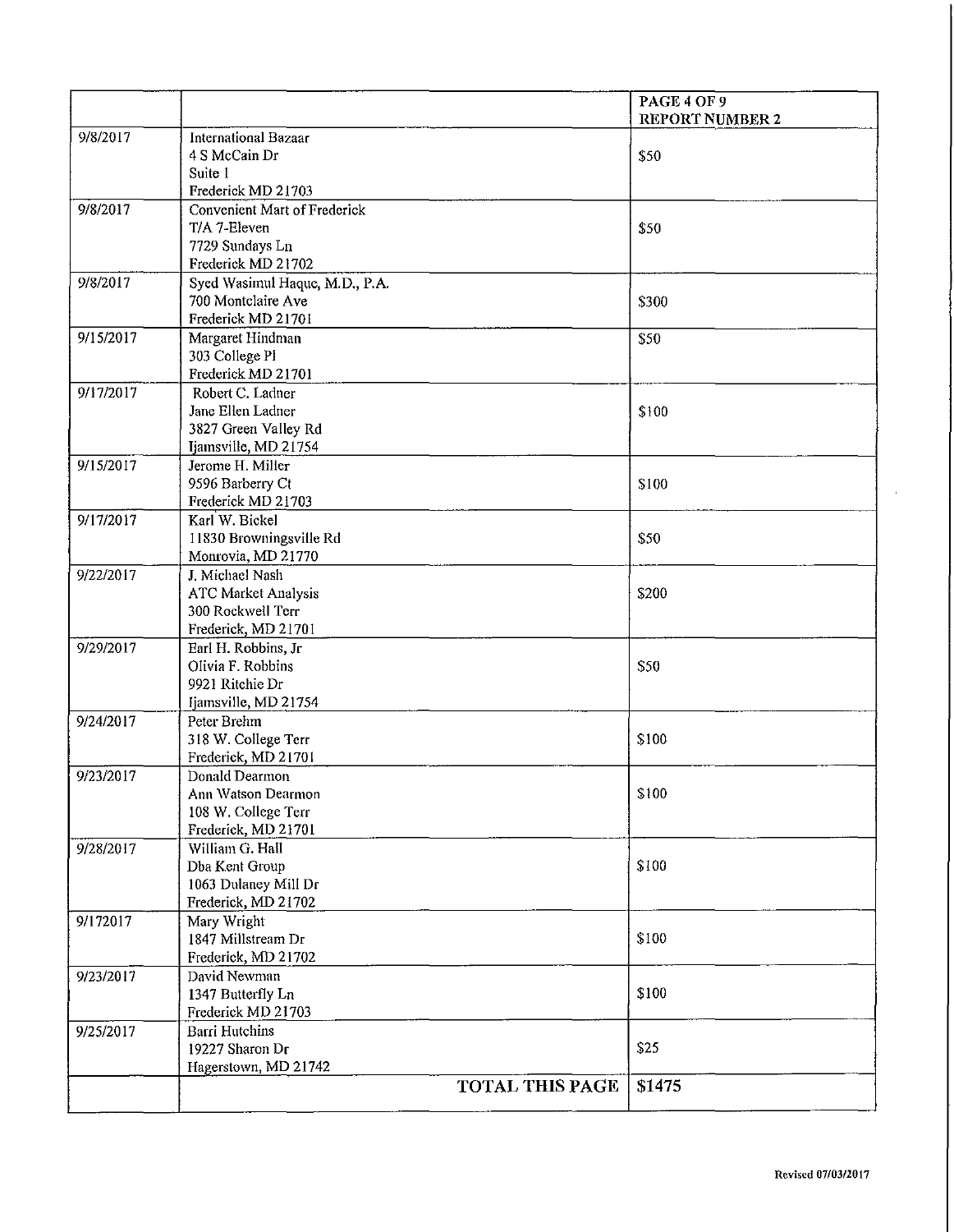|           |                                                                                              | PAGE 5 OF 9<br><b>REPORT NUMBER 2</b> |
|-----------|----------------------------------------------------------------------------------------------|---------------------------------------|
| 9/25/2017 | Darlene Gabeau<br>126 W Church St<br>Frederick, MD 21701                                     | \$25                                  |
| 9/26/2017 | Lisa Hammer<br>9054 Brookhaven Ct<br>Frederick, MD 21701                                     | \$50                                  |
| 9/27/2017 | James Racheff<br>314 Upper College Terr<br>Frederick, MD 21701                               | \$200                                 |
| 10/3/2017 | Brianna's Bangles and Beads<br>5102 Dartmoor Ct<br>Frederick, MD 21703                       | \$100                                 |
| 10/3/2017 | Friends of Stephen Slater<br>Elin Ross, Treasurer<br>PO Box 3448<br>Frederick, MD 21705-0344 | \$250<br>Ñ.                           |
| 10/3/2017 | Mary Graham<br>2530 Island Grove Blvd<br>Frederick MD 21701                                  | \$50                                  |
|           | <b>TOTAL THIS PAGE</b>                                                                       | \$675                                 |
|           | TOTAL CONTRIBUTIONS                                                                          | \$4965                                |

 $\sim 10$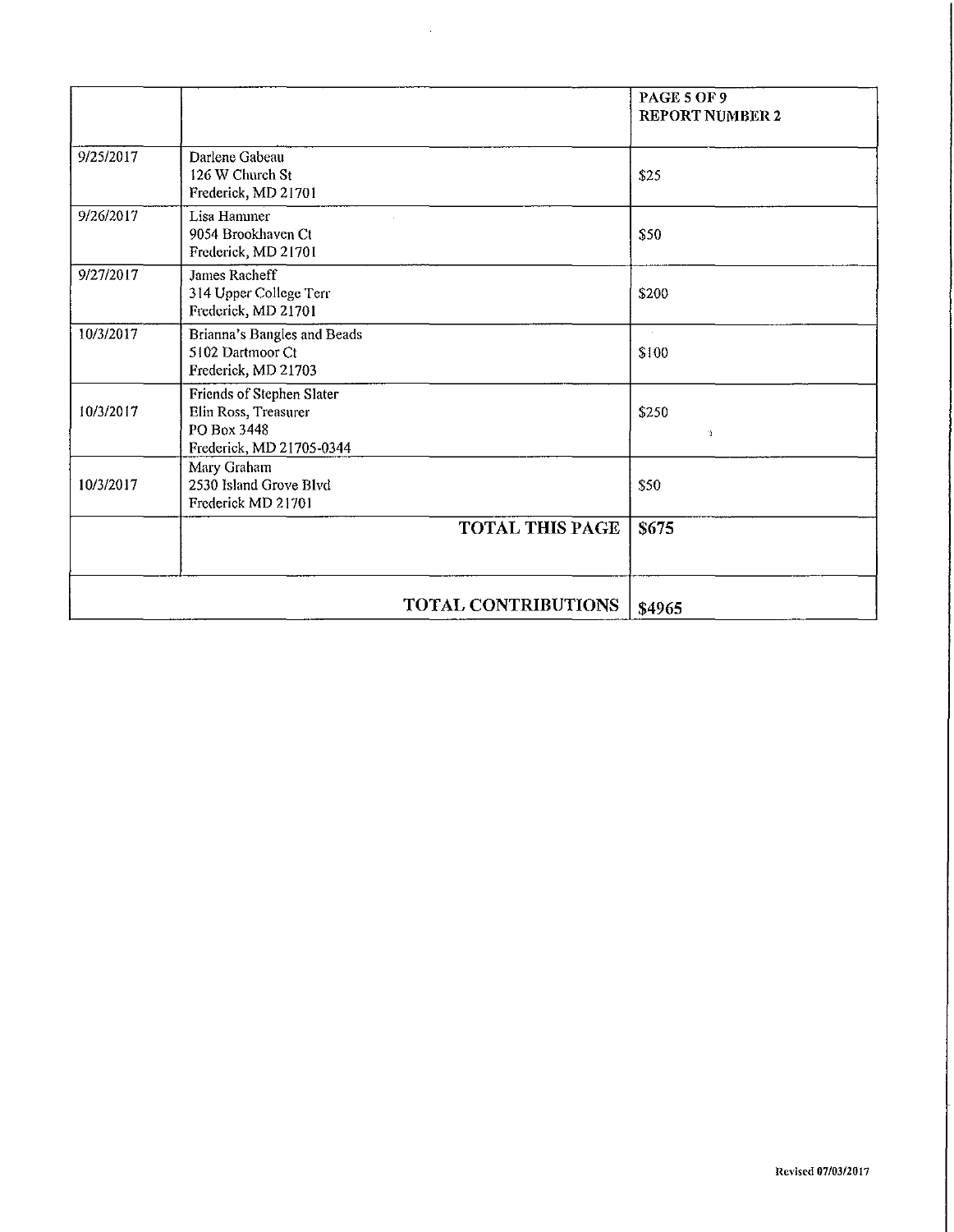Page  $_6$  of  $_9$ Report Number 2

# Expenditures

## Campaign Account: FRIENDS for ROGER WILSON

 $\mathcal{L}_{\mathcal{A}}$ 

 $\mathcal{L}_{\mathcal{A}}$ 

| Date      | Name and Address of Payee | Nature of Expenditure              | Amount                  |
|-----------|---------------------------|------------------------------------|-------------------------|
| 8/8/2017  | Paypal                    | <b>Transaction Fee</b>             | \$1.75                  |
| 8/16/2017 | Paypal                    | <b>Transaction Fee</b>             | \$1.46                  |
| 8/18/2017 | PostcardMania             | Mailing (design, art, postage)     | \$3919.00               |
| 8/20/2017 | Paypal                    | <b>Transaction Fee</b>             | \$1.03                  |
| 8/24/2017 | Paypal                    | <b>Transaction Fee</b>             | \$2.48                  |
| 8/26/2017 | Paypal                    | <b>Transaction Fee</b>             | \$3.20                  |
| 8/29/2017 | Paypal                    | <b>Transaction Fee</b>             | \$1.03                  |
| 8/29/2017 | Roger Wilson              | Reimbursement for Invoice<br>27124 | \$442.66                |
| 9/1/2017  | Paypal                    | <b>Transaction Fee</b>             | \$3.93                  |
| 9/3/2017  | Paypal                    | <b>Transaction Fee</b>             | \$1.75                  |
| 9/15/2017 | Paypal                    | <b>Transaction Fee</b>             | \$1.75                  |
| 9/17/2017 | Paypal                    | <b>Transaction Fee</b>             | \$3,20                  |
| 9/18/2017 | Roger Wilson              | Reimbursement for Invoice<br>61052 | \$171.72                |
| 9/20/2017 | Postcard Mania            | Mailing job refund                 | -\$3919.00              |
| 9/23/2017 | Paypal                    | <b>Transaction Fee</b>             | \$3.20                  |
|           |                           | TOTAL THIS PAGE                    | \$                      |
|           |                           |                                    | Page 7 of 9<br>Report 2 |

ReYiscd *07/0312017*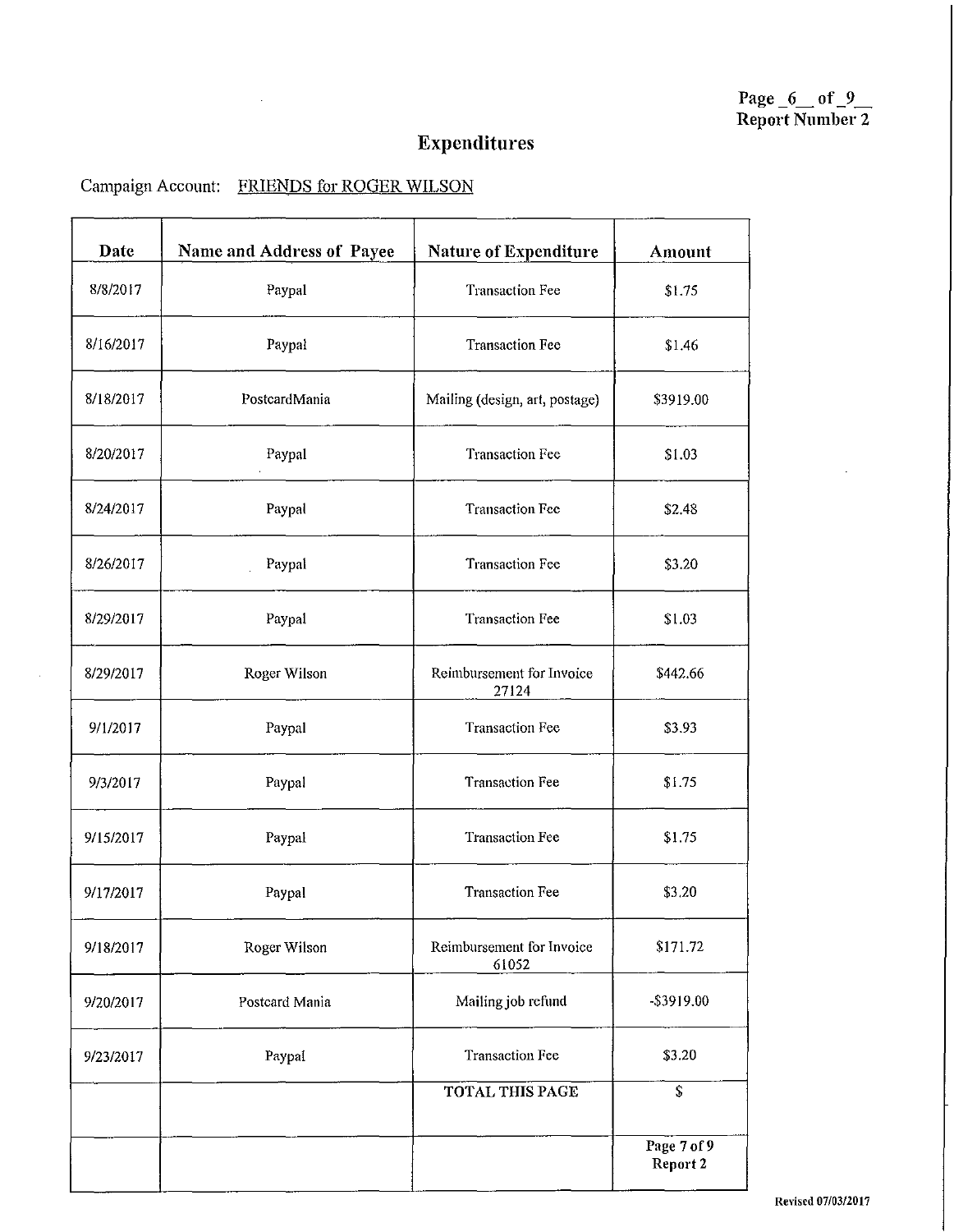| 9/25/2017                             | Paypal | Transaction Fee        | \$1.03 |
|---------------------------------------|--------|------------------------|--------|
| 9/25/2017                             | Paypal | <b>Transaction Fee</b> | \$1.03 |
| 9/26/2017                             | Paypal | <b>Transaction Fee</b> | \$1.75 |
| 9/27/2017                             | Paypal | <b>Transaction Fee</b> | \$6.10 |
| 10/3/2017                             | Paypal | <b>Transaction Fee</b> | \$3.20 |
|                                       |        | TOTAL THIS PAGE        | \$     |
| <b>TOTAL EXPENDITURES</b><br>\$652.72 |        |                        |        |

 $\ddot{\phantom{1}}$ 

 $\sim$